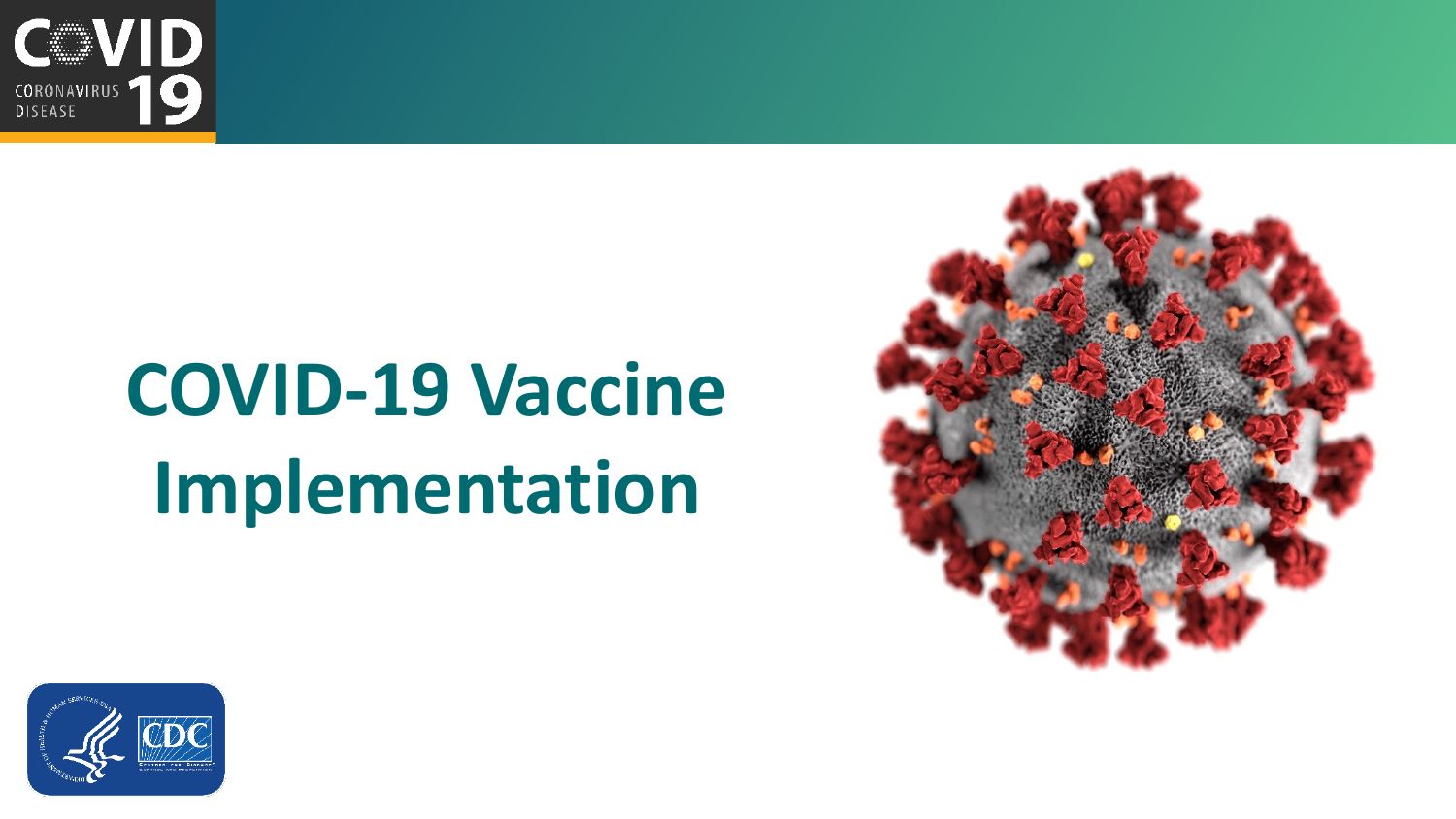## **COVID-19 Vaccine Distribution and Initiation** As of January 4, 2021

Total Number of People Initiating Vaccination (1st Dose Received) Reported to the CDC by State/Territory and for Selected Federal Entities per 100.000



#### Available: <https://covid.cdc.gov/covid-data-tracker>

**Total Doses Distributed** 15,418,500

#### **Total Number of People Initiating Vaccination (1st Dose Received)** 4,563,260

Updated: Jan 4, 2021 as of 9:00am ET



Total Number of People Initiating Vaccination per 100,000

◯ No Data ◯ 0 ◯ 1 - 500 ◯ 501 - 1,000 ◯ 1,001 - 2,000 ◯ 2,001 +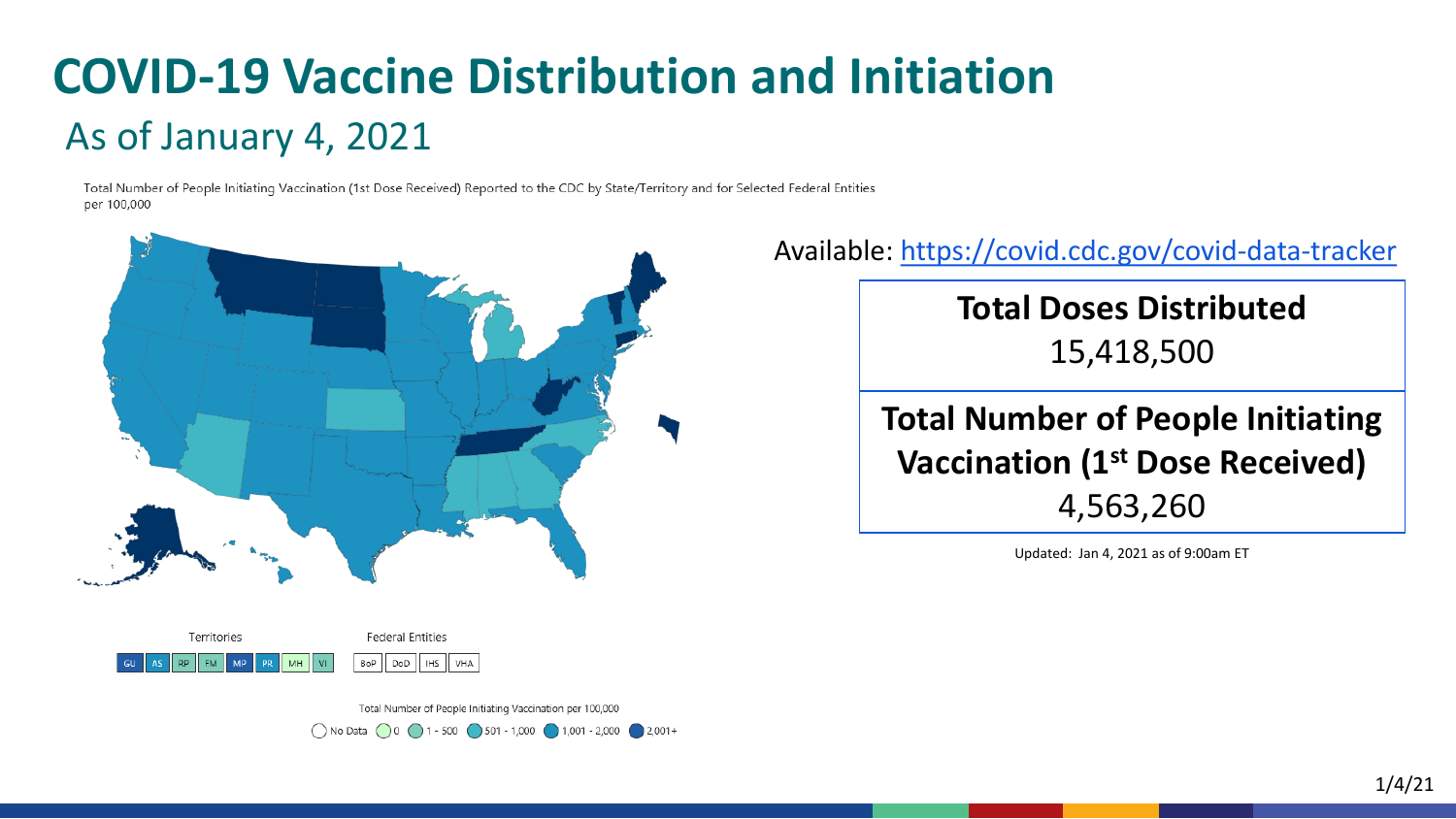## **ACIP: COVID-19 Vaccine Guiding Principles**

**Efficient Distribution**. During a pandemic, efficient, expeditious and equitable distribution and administration of authorized vaccine is critical

,,,,,,,,,,, ,,,,,,,,

**E**

**Q**

**U**

**I**

**T**

**Y**

**Flexibility**. Within national guidelines, state and local jurisdictions should have flexibility to administer vaccine based on local epidemiology and demand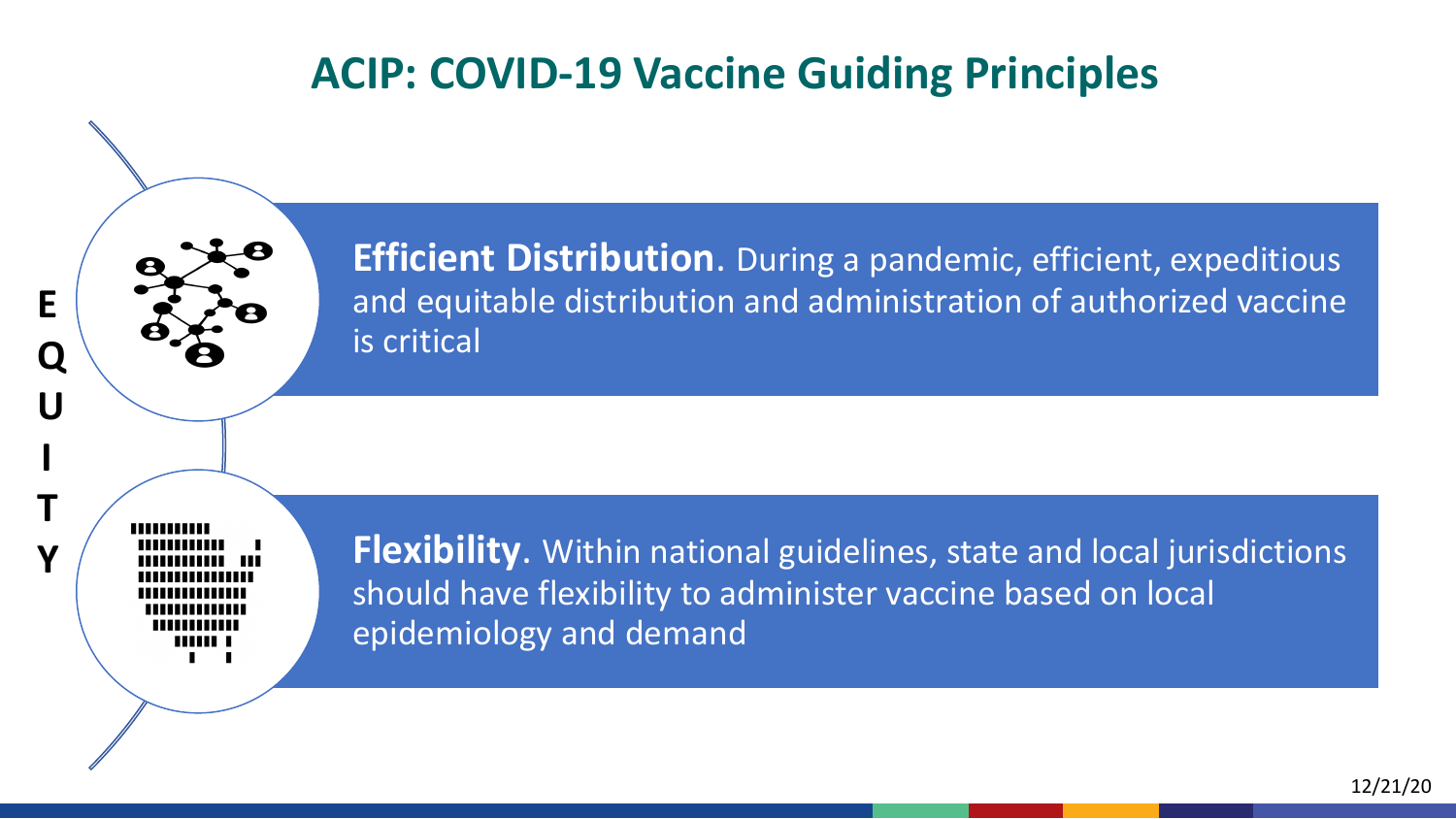### **Overview of groups prioritized by ACIP in Phase 1 & 2 of allocation**

#### **Phase 1a Phase 1b Phase 1c Phase 2**

- $\checkmark$  Health care personnel
- $\checkmark$  Long-term care facility residents



workers  $\checkmark$  Persons aged 75 years and older

 $\checkmark$  Frontline essential



- 
- $\checkmark$  Persons aged 65-74 years
- $\checkmark$  Persons aged 16-64 years with highrisk conditions
- $\checkmark$  Essential workers not recommended in Phase 1b



 $\checkmark$  All people aged 16 years and older not in Phase 1, who are recommended for vaccination

#### **Initiation of phases will be overlapping**

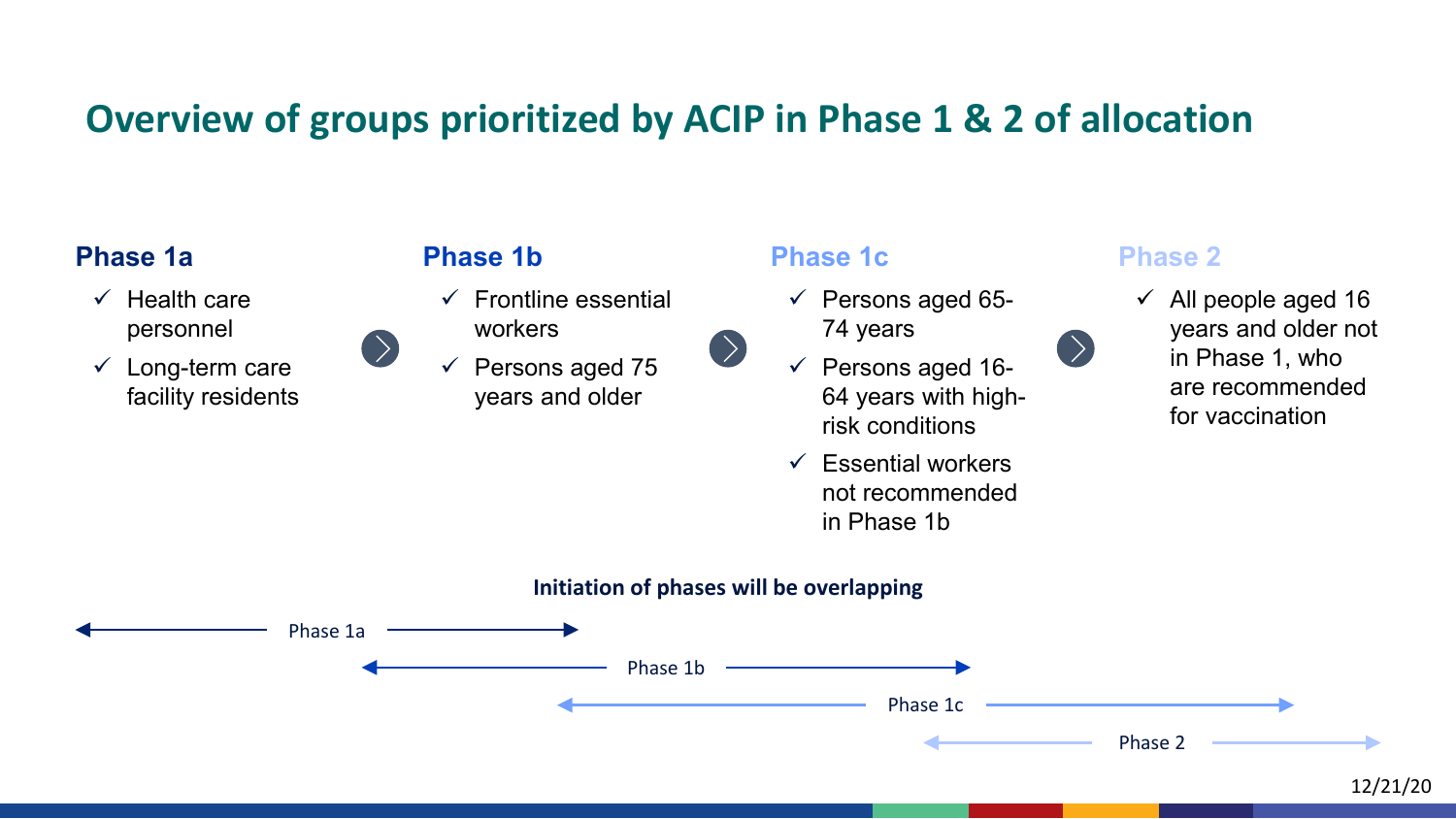## **Special challenges and considerations for vaccination of older adults**

- Access to information about when they are eligible for vaccination and where they can obtain vaccine
- Vaccine access for persons living in
	- Congregate settings
	- Adult family homes
	- Rural areas
- Vaccine access for persons with
	- Cognitive decline
	- Limited family or community support
	- Mobility or disability challenges
	- Limited or no transportation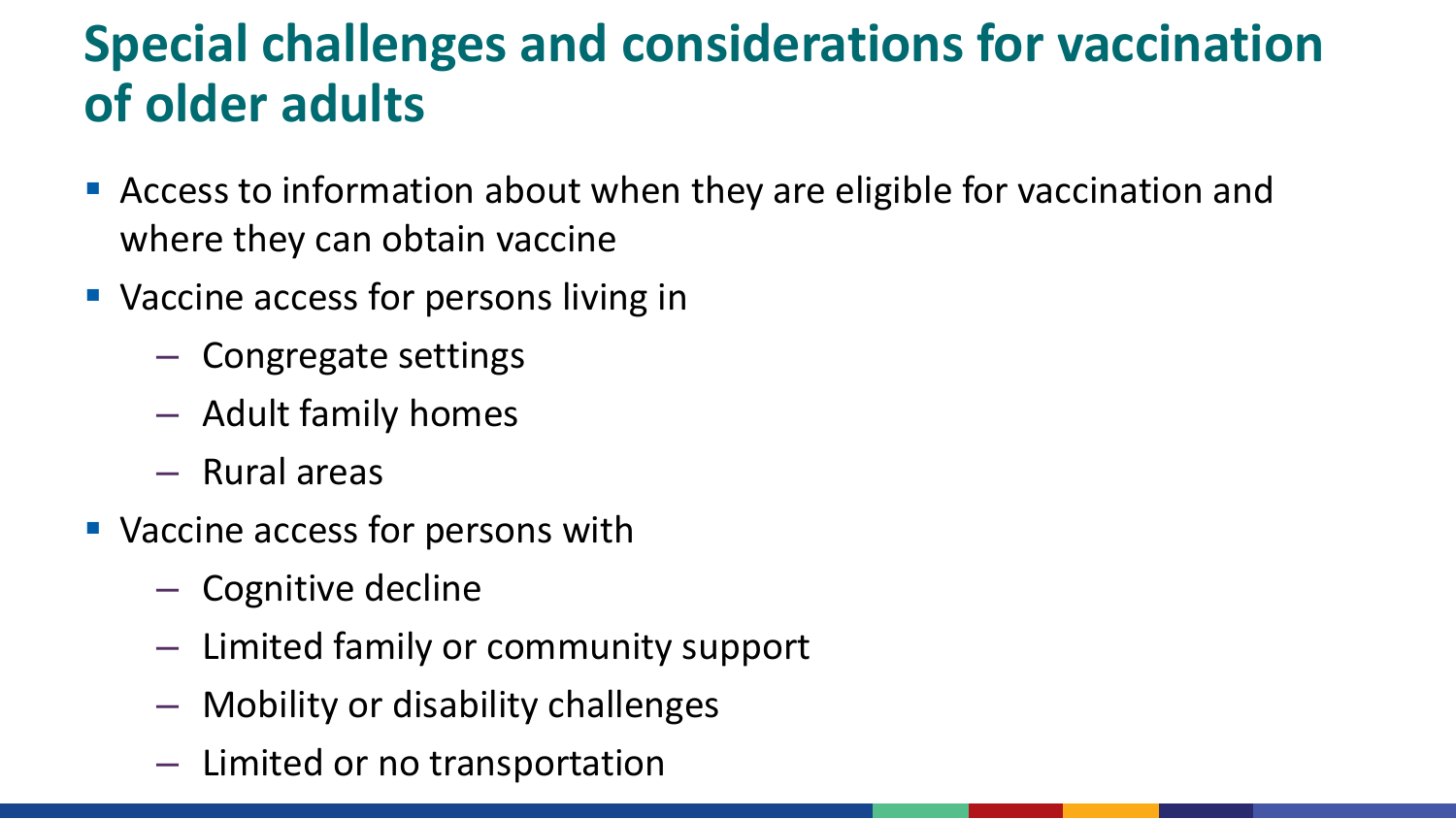## **COVID-19 Vaccine Safety Strategy**

- **1. Use established systems** to implement heightened safety monitoring for COVID-19 vaccines
- **2. Develop new platforms** and leverage other federal data sources to complement existing systems
- **3. Communicate clearly** on the vaccine safety process and systems now; provide COVID-19 vaccine safety data and monitoring results once available

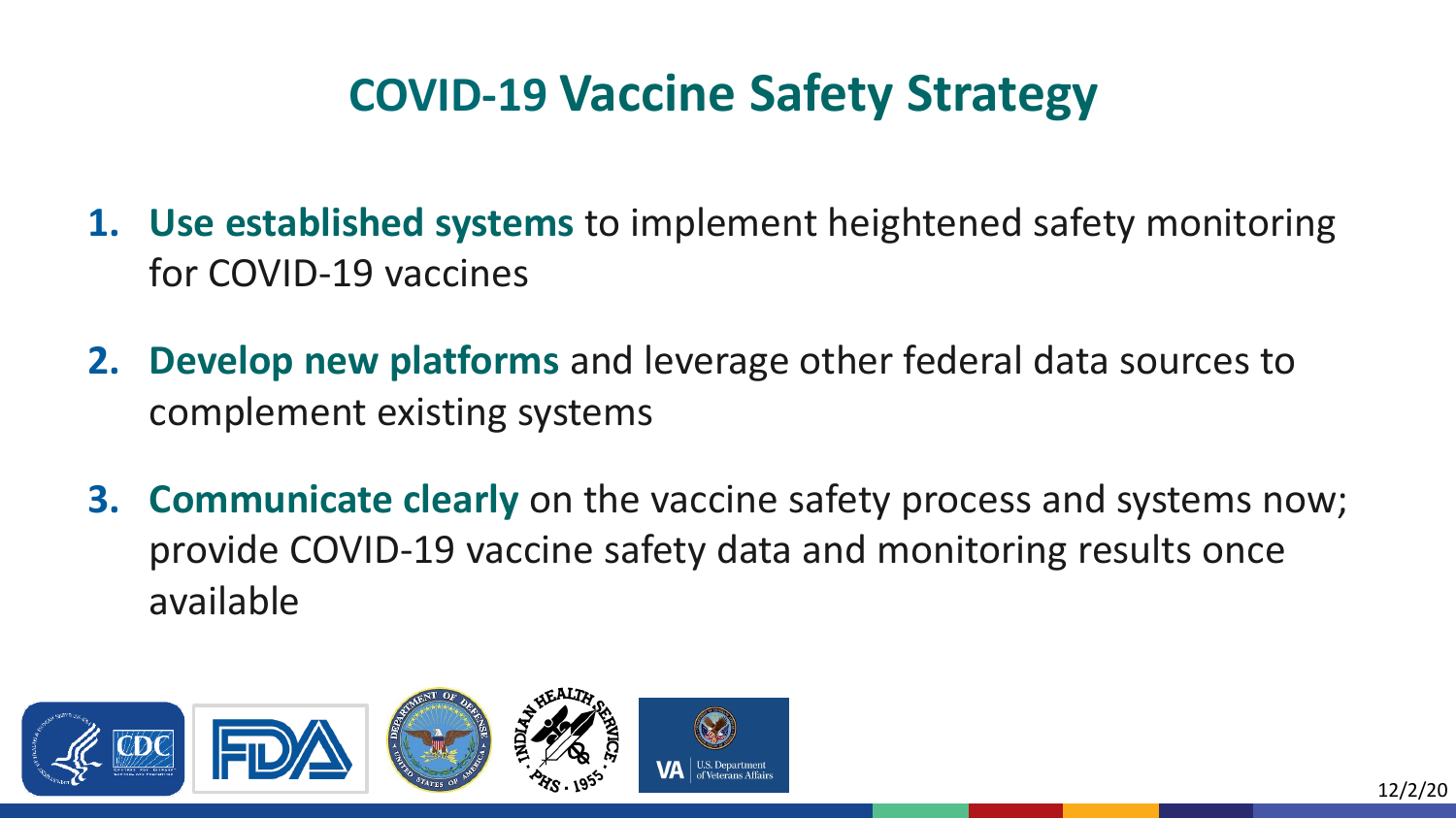

1. text message check-ins from CDC (daily 1<sup>st</sup> week; weekly thru 6 weeks; then 3, 6, and 12 mo.)

vaccine recipient completes web survey

2. clinically important event(s) reported

- $\checkmark$  missed work **V-Safe**
- $\checkmark$  unable to do normal daily activities
- $\checkmark$  received medical care





**Vaccine recipient** 

#### **Call center**



3. a VAERS customer service representative conducts active telephone follow-up on a clinically important event and takes a report if appropriate

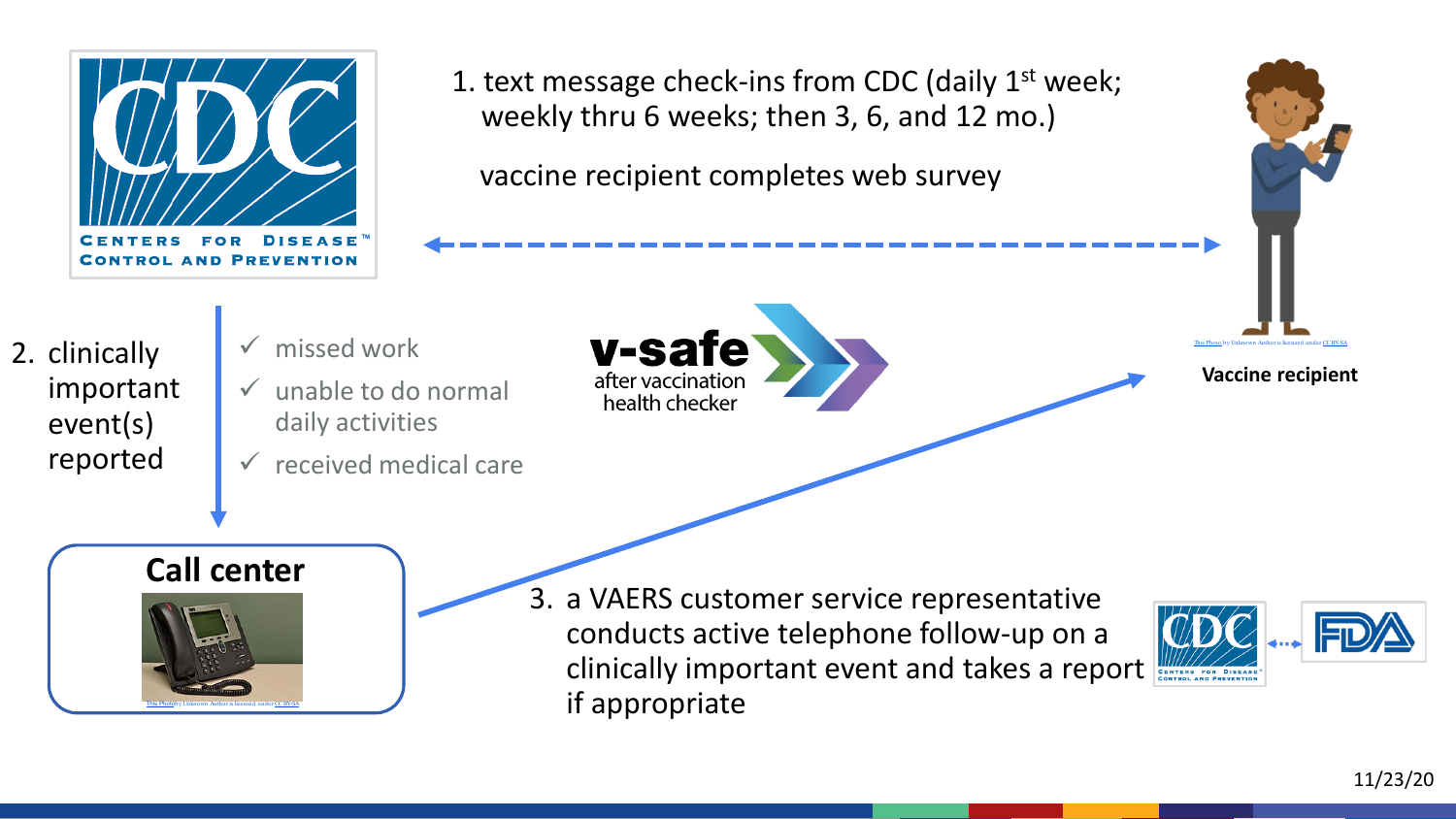## **COVID-19 Vaccine Safety Monitoring**

## **Top 3 Takeaways**



- 1. The U.S. vaccine safety system is strong and robust
- 2. New safety systems are being added for COVID-19 vaccines
- 3. You can play an important role in helping CDC monitor the safety of COVID-19 vaccines